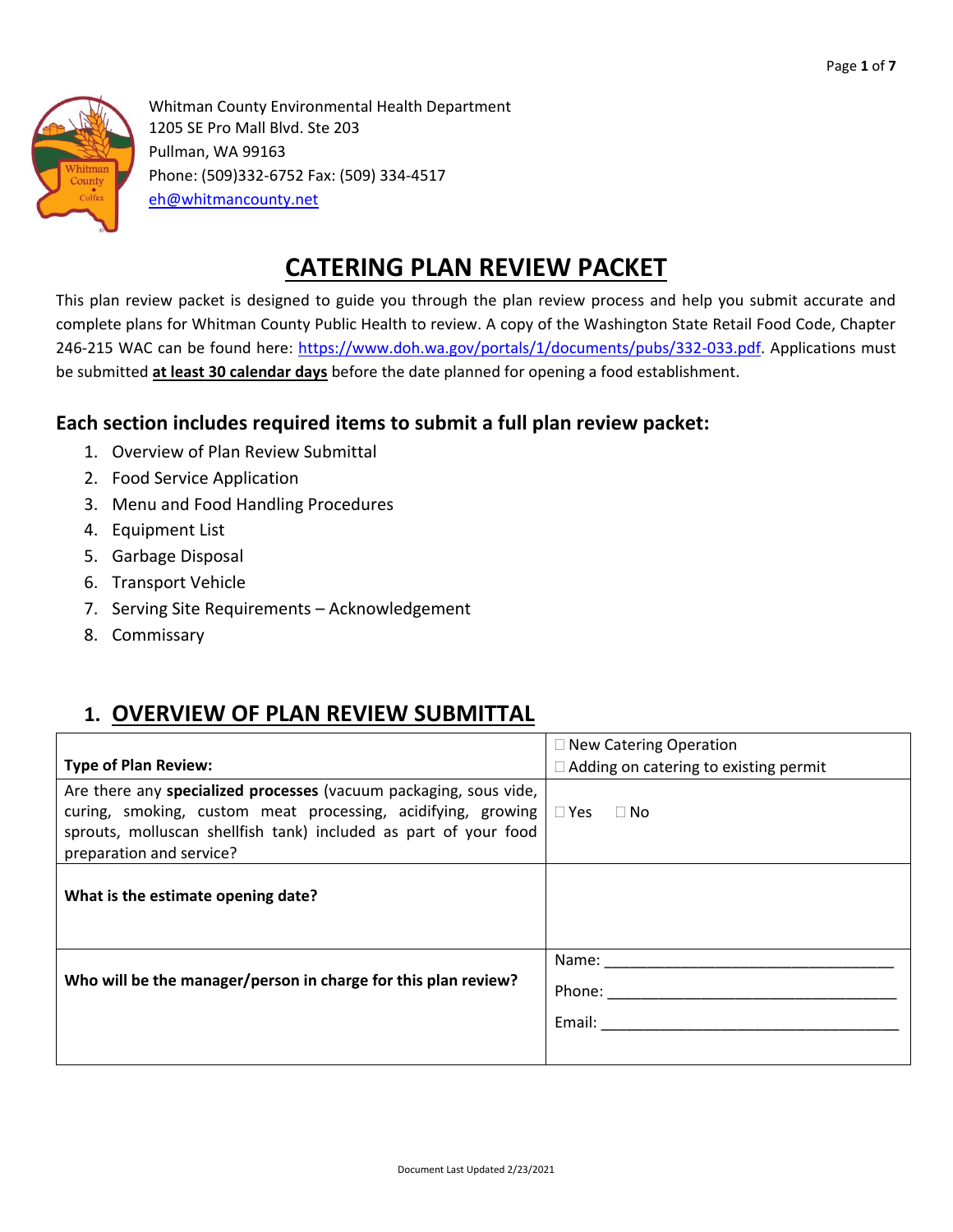## **2. FOOD SERVICE ESTABLISHMENT APPLICATION**

| <b>Ownership and Establishment Information</b>                                                                 |                     |                   |                                                                                                               |               |                                                  |                  |  |  |  |  |
|----------------------------------------------------------------------------------------------------------------|---------------------|-------------------|---------------------------------------------------------------------------------------------------------------|---------------|--------------------------------------------------|------------------|--|--|--|--|
| <b>Business Name:</b>                                                                                          |                     |                   |                                                                                                               |               |                                                  |                  |  |  |  |  |
|                                                                                                                |                     |                   |                                                                                                               |               |                                                  |                  |  |  |  |  |
| <b>Business Address:</b>                                                                                       |                     |                   |                                                                                                               |               |                                                  |                  |  |  |  |  |
|                                                                                                                | Street              |                   |                                                                                                               | City          | State                                            | Zip Code         |  |  |  |  |
| Billing Address (if different):________                                                                        |                     |                   |                                                                                                               |               |                                                  |                  |  |  |  |  |
|                                                                                                                | Street              |                   |                                                                                                               | City          | State                                            | Zip Code         |  |  |  |  |
| <b>Business Phone:</b>                                                                                         |                     |                   | Email Address: North and Second Communications of the Communication of the Communication of the Communication |               |                                                  |                  |  |  |  |  |
|                                                                                                                |                     |                   |                                                                                                               |               |                                                  |                  |  |  |  |  |
|                                                                                                                |                     |                   |                                                                                                               |               |                                                  |                  |  |  |  |  |
|                                                                                                                |                     |                   |                                                                                                               |               |                                                  |                  |  |  |  |  |
|                                                                                                                | Street              |                   | City                                                                                                          |               | State                                            | Zip Code         |  |  |  |  |
| <b>Ownership Type: □ Association</b>                                                                           | □ Corporation       |                   | $\square$ Individual                                                                                          | □ Partnership |                                                  | $\Box$ Other     |  |  |  |  |
| <b>Business Information</b>                                                                                    |                     |                   |                                                                                                               |               |                                                  |                  |  |  |  |  |
|                                                                                                                |                     |                   |                                                                                                               |               |                                                  |                  |  |  |  |  |
| <b>Business is (Check one):</b>                                                                                | $\Box$ Mobile       | $\Box$ Stationary |                                                                                                               |               | <b>Business is (Check one):</b> $\Box$ Temporary | $\Box$ Permanent |  |  |  |  |
| Type of Business (check all that apply):                                                                       |                     |                   |                                                                                                               |               |                                                  |                  |  |  |  |  |
| □ Coffee Stand                                                                                                 | □ Convenience Store |                   | □ Bed & Breakfast                                                                                             |               | $\Box$ Ice Cream Shop                            |                  |  |  |  |  |
| □ Fast Food                                                                                                    | □ Simple Menu       |                   | $\Box$ Hotel Continental Breakfast $\Box$ Coffee Shop w/Food Prep                                             |               |                                                  |                  |  |  |  |  |
| □ Full Service Restaurant □ School/Greek Kitchen                                                               |                     |                   | □ Small Grocery                                                                                               |               | □ Large Grocery                                  |                  |  |  |  |  |
| □ Catering w/Restaurant □ Catering Only                                                                        |                     |                   | □ Mobile Unit- Simple Menu □ Mobile Unit- Complex Menu                                                        |               |                                                  |                  |  |  |  |  |
| <b>Food Specifics of Establishment</b>                                                                         |                     |                   |                                                                                                               |               |                                                  |                  |  |  |  |  |
| The operation includes (check one):                                                                            |                     |                   |                                                                                                               |               |                                                  |                  |  |  |  |  |
| □ Simple Preparation: prepares, offers for sale, or serves potentially hazardous food (i.e. food that requires |                     |                   |                                                                                                               |               |                                                  |                  |  |  |  |  |
| time/temperature control)                                                                                      |                     |                   |                                                                                                               |               |                                                  |                  |  |  |  |  |
| If yes, then (check all that apply):                                                                           |                     |                   |                                                                                                               |               |                                                  |                  |  |  |  |  |
|                                                                                                                |                     |                   |                                                                                                               |               | $\Box$ Only to order upon consumer's request     |                  |  |  |  |  |

- $\Box$  In advance quantities based on projected consumer demand and discards food that is not sold or served
- $\Box$  Using time as a public health control under WAC 246-215-03530

 **Complex Preparation:** prepares potentially hazardous food in advance using a food preparation method that involves two or more steps including; cooking; cooling; reheating; hot or cold holding; freezing; or thawing.

#### **If yes, then (check all that apply)**

 $\Box$  Prepares food as specified above for delivery or catering

Prepares food as specified for immediate consumption

 $\Box$  Prepares food as specified above for service to a highly susceptible population

 **Prepares only food that is not potentially hazardous or does not require time/temperature control (attach menu) Does not prepare, but offers for sale only pre-packaged food that is not potentially hazardous food.** 

Document Last Updated 2/23/2021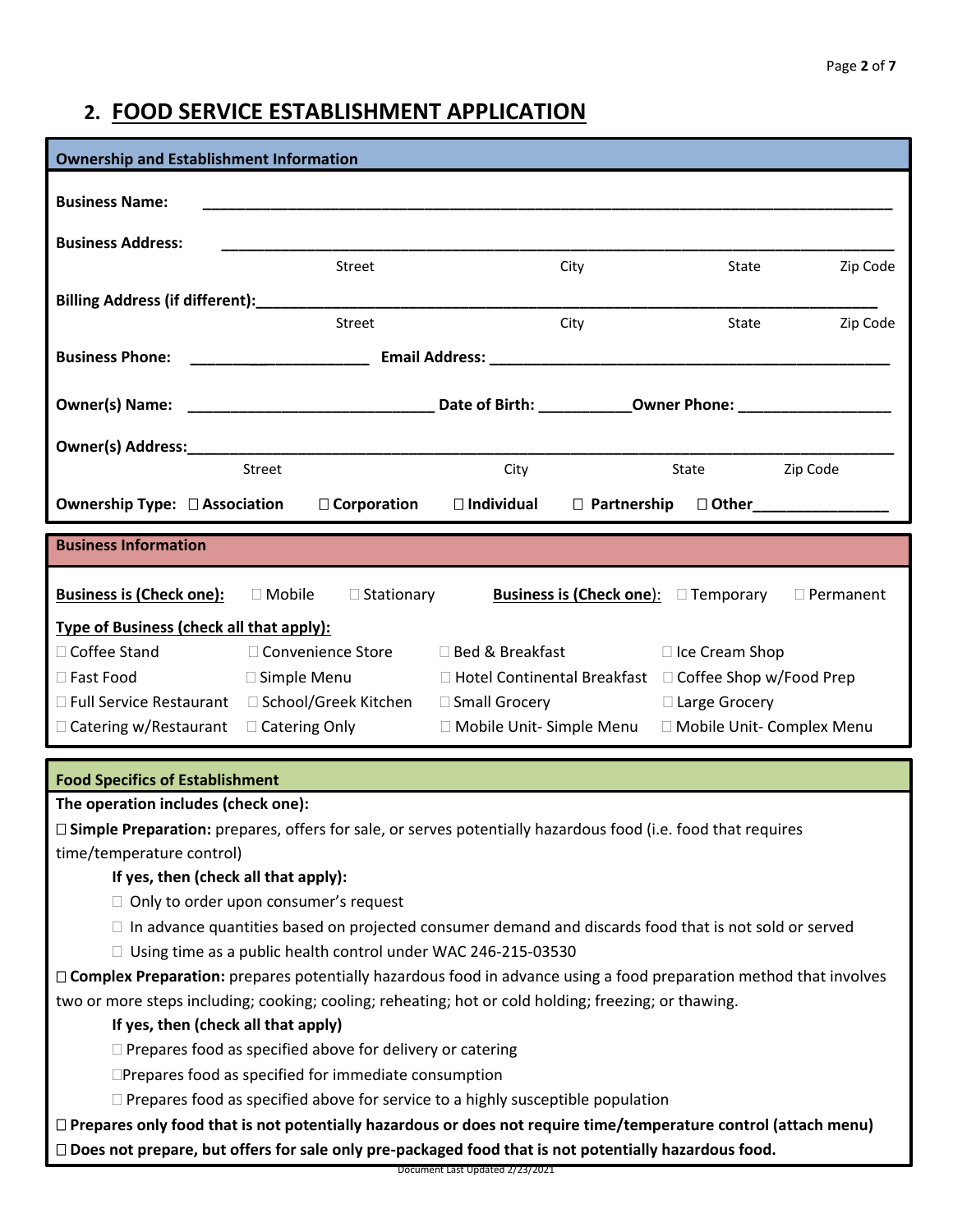| <b>Other Business Contacts:</b>                                                                                                                                                                                              |                                                                                                                                           |
|------------------------------------------------------------------------------------------------------------------------------------------------------------------------------------------------------------------------------|-------------------------------------------------------------------------------------------------------------------------------------------|
| Person directly responsible for the food establishment:                                                                                                                                                                      |                                                                                                                                           |
| Name:                                                                                                                                                                                                                        | Title:                                                                                                                                    |
|                                                                                                                                                                                                                              | Phone:<br><u> 1980 - Jan James, Amerikaansk politiker (* 1918)</u>                                                                        |
|                                                                                                                                                                                                                              |                                                                                                                                           |
| Person who functions as the immediate supervisor of the person above (such as zone, district, or regional supervisor):                                                                                                       |                                                                                                                                           |
| $\Box$ Check if same as above                                                                                                                                                                                                |                                                                                                                                           |
|                                                                                                                                                                                                                              | Title:                                                                                                                                    |
|                                                                                                                                                                                                                              |                                                                                                                                           |
| Any other person comprising the legal ownership not addressed above:<br>$\Box$ Check if same as above $\Box$ Check if not applicable                                                                                         |                                                                                                                                           |
|                                                                                                                                                                                                                              | Title:                                                                                                                                    |
|                                                                                                                                                                                                                              | Phone:                                                                                                                                    |
| Local resident representative if one is required based on the type of legal ownership:<br>$\Box$ Check if same as above $\Box$ Check if not applicable<br>Name:<br><u> 1980 - John Stein, Amerikaansk politiker († 1901)</u> | Title:<br>Phone:<br><u> 1989 - Johann John Stone, markin film yn y brening yn y brening yn y brening yn y brening yn y brening yn y b</u> |

I certify that the information provided in this application is accurate. I affirm that I will comply with Washington Administrative Code 246-215 Food Service. I agree to allow the regulatory authority of Whitman County access to the establishment as specified under 08415 and to the establishment records specified under 03290, 05280 and 08215 (4)(f) of the Washington Administrative Code 246-215 Food Service.

**Applicant Signature: \_\_\_\_\_\_\_\_\_\_\_\_\_\_\_\_\_\_\_\_\_\_\_\_\_\_\_\_\_\_\_\_\_\_\_\_\_\_\_\_\_\_\_\_\_ Date: \_\_\_\_\_\_\_\_\_\_\_\_\_\_\_\_\_\_\_\_\_\_\_\_\_\_\_\_\_**

#### **Regarding Food Service Permits in Whitman County:**

- Permits must be renewed annually to continue operating.
- Renewals are sent out at the beginning of the calendar year, and permits expire January 31 of each year. Establishments are classified based on operation type and risk category of menu and process. Permit fees are set by the Whitman County Board of Health and are subject to change each year.
- The initial plan review and pre-opening inspection is accompanied by a plan review fee.
- Permits are not transferrable. If your operation relocates, or changes business name/owner, the new operation is subject to fees for plan review and reinstatement of permit
- Food service establishments are inspected once every 6-18 months depending on risk category. These are known as Routine Inspections. Please note the Food Enforcement Procedure found here: [https://www.whitmancountypublichealth.org/uploads/9/4/9/8/94983524/food\\_enforcement\\_procedure.pdf](https://www.whitmancountypublichealth.org/uploads/9/4/9/8/94983524/food_enforcement_procedure.pdf)
- Failed inspections are put into a compliance schedule. Repeat failed inspections may cause forced closure on the restaurant until back into compliance.
- Any significant changes in menu, ownership, equipment or facility must be reviewed and approved by Whitman County Public Health.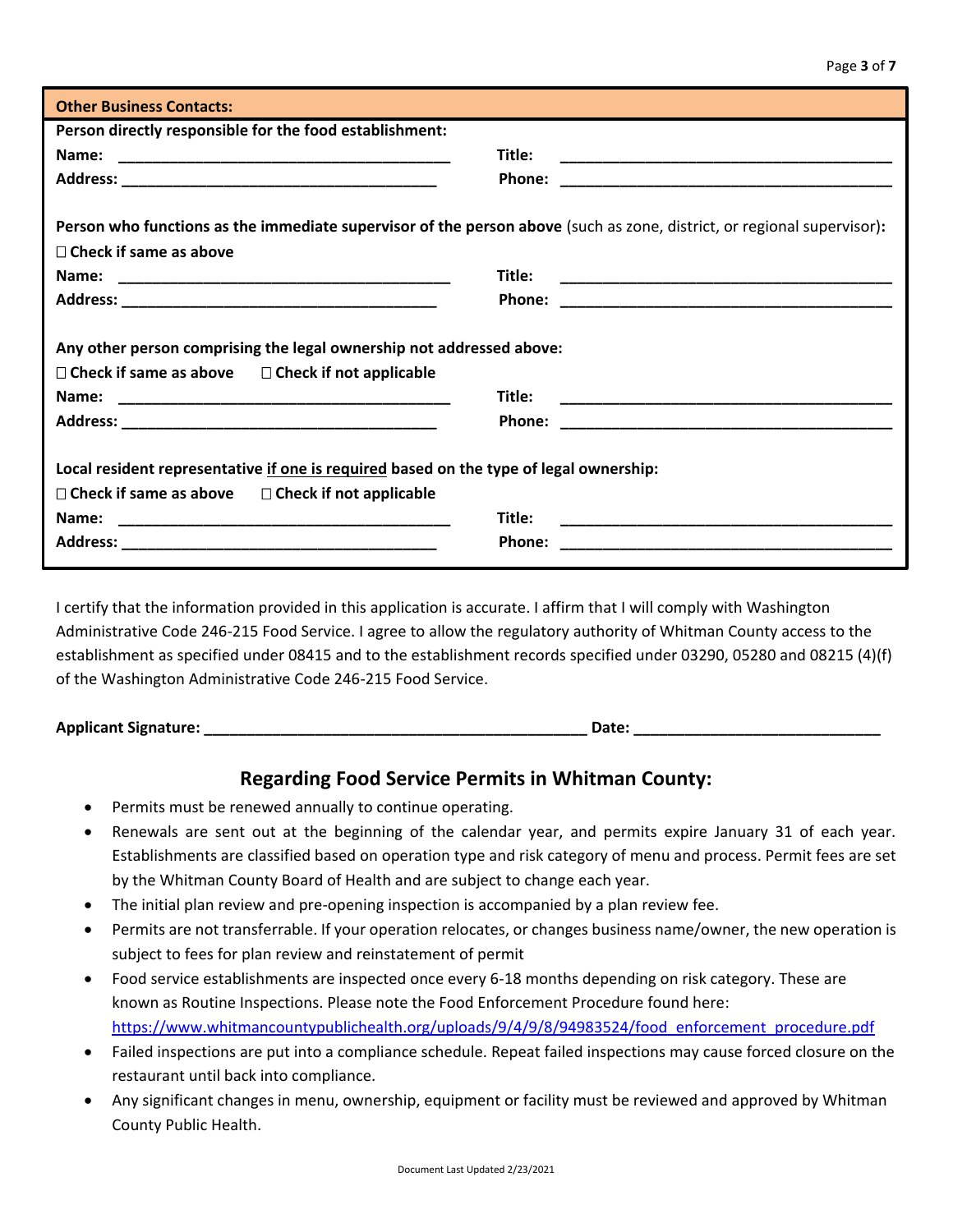### **3. MENU AND FOOD HANDLING PROCEDURES**

**Attach a detailed copy of your menu** including all food and drinks you will be serving. Provide food preparation steps for all menus using the table below. If using a commissary, explain what food preparation activities will be occurring at the commissary and what activities will be done at the food service locations

- All foods must come from an approved source
- No home prepared foods are allowed
- Significant changes to menu or preparation process must be submitted and approved.

| <b>Procedure</b>                                                                                                                                            | <b>Procedure Used</b>      | List all food items that will use this procedure |
|-------------------------------------------------------------------------------------------------------------------------------------------------------------|----------------------------|--------------------------------------------------|
| <b>Cold Holding</b>                                                                                                                                         | $\square$ Yes<br>$\Box$ No |                                                  |
| <b>Hot Holding</b>                                                                                                                                          | $\square$ Yes<br>$\Box$ No |                                                  |
| Washing, cutting, portioning,<br>preparing                                                                                                                  | $\square$ Yes<br>$\Box$ No |                                                  |
| Cooling                                                                                                                                                     | $\square$ Yes<br>$\Box$ No |                                                  |
| <b>Reheating</b>                                                                                                                                            | $\square$ Yes<br>$\Box$ No |                                                  |
| <b>Thawing</b>                                                                                                                                              | $\square$ Yes<br>$\Box$ No |                                                  |
| <b>Cooking from raw (including</b><br>meats and produce)                                                                                                    | $\square$ Yes<br>$\Box$ No |                                                  |
| Special processes (vacuum<br>packaging, sous vide, curing,<br>smoking, custom meat<br>processing, acidifying, growing<br>sprouts, molluscan shellfish tank) | $\square$ Yes<br>$\Box$ No |                                                  |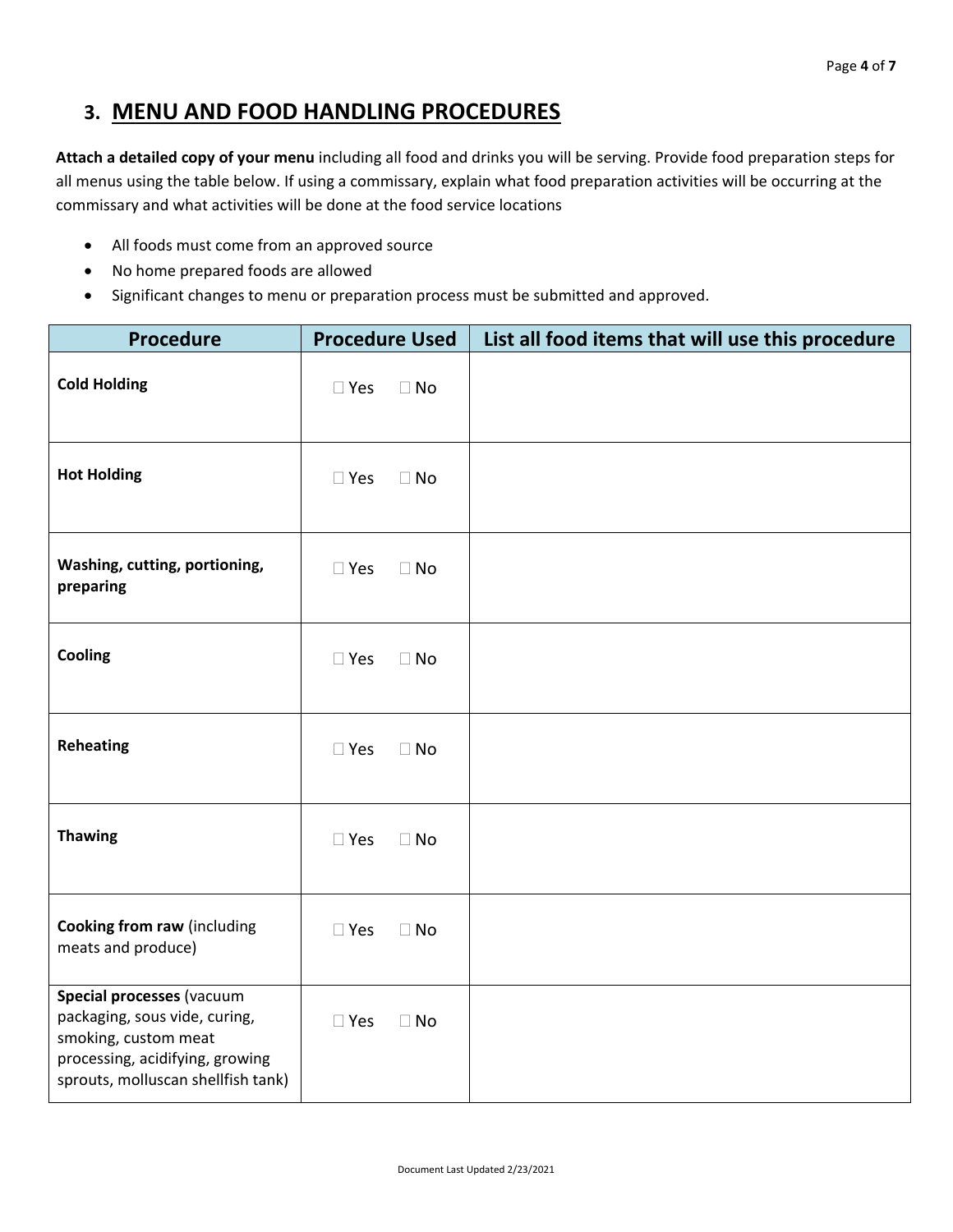# **4. EQUIPMENT LIST**

Provide make and model numbers of all equipment (including countertop appliances). All food equipment must be commercial grade (NSF or equivalent)

| <b>Type of Equipment</b><br><b>Make</b><br><b>Model</b><br><b>NSF or Equivalent</b><br>Quantity<br>Stoves/Griddles<br>$\square$ Yes<br>$\Box$ No<br>Ovens<br>$\Box$ No<br>$\square$ Yes<br><b>Broilers</b><br>$\Box$ No<br>$\square$ Yes<br>Fryers<br>$\Box$ No<br>$\square$ Yes<br>Woks<br>$\square$ Yes<br>$\Box$ No<br>Other:____________<br>$\Box$ No<br>$\Box$ Yes<br>Other:__________<br>$\square$ Yes<br>$\Box$ No<br><b>Cold Holding/Hot Holding Equipment</b><br><b>Make</b><br><b>Model</b><br><b>NSF or Equivalent</b><br><b>Type of Equipment</b><br>Quantity<br>Walk-in cooler<br>$\Box$ No<br>$\Box$ Yes<br>Walk-in freezer<br>$\Box$ Yes<br>$\Box$ No<br>Reach-in cooler<br>$\square$ Yes<br>$\Box$ No<br>Prep Cooler<br>$\Box$ No<br>$\square$ Yes<br>Hot holding cabinet<br>$\Box$ No<br>$\Box$ Yes<br>Hot/Cold Table<br>$\Box$ No<br>$\Box$ Yes<br>Food warmer<br>$\Box$ No<br>$\square$ Yes<br>Other:__________<br>$\Box$ Yes<br>$\Box$ No<br>Other:___________<br>$\square$ Yes<br>$\Box$ No<br>Other Equipment (countertop, holding, transport, serving)<br><b>Make</b><br><b>Model</b><br><b>Type of Equipment</b><br><b>NSF or Equivalent</b><br>Quantity<br>$\square$ Yes<br>$\Box$ No<br>$\square$ Yes<br>$\Box$ No<br>$\square$ Yes<br>$\Box$ No<br>$\square$ Yes<br>$\Box$ No<br>$\Box$ No<br>$\square$ Yes<br>$\square$ Yes<br>$\Box$ No<br>$\Box$ Yes<br>$\Box$ No<br>$\square$ Yes<br>$\Box$ No<br>$\square$ Yes<br>$\Box$ No<br>$\square$ Yes<br>$\Box$ No<br>$\square$ Yes<br>$\Box$ No | <b>Cooking Equipment</b> |  |  |  |  |
|-------------------------------------------------------------------------------------------------------------------------------------------------------------------------------------------------------------------------------------------------------------------------------------------------------------------------------------------------------------------------------------------------------------------------------------------------------------------------------------------------------------------------------------------------------------------------------------------------------------------------------------------------------------------------------------------------------------------------------------------------------------------------------------------------------------------------------------------------------------------------------------------------------------------------------------------------------------------------------------------------------------------------------------------------------------------------------------------------------------------------------------------------------------------------------------------------------------------------------------------------------------------------------------------------------------------------------------------------------------------------------------------------------------------------------------------------------------------------------------------------------------------------|--------------------------|--|--|--|--|
|                                                                                                                                                                                                                                                                                                                                                                                                                                                                                                                                                                                                                                                                                                                                                                                                                                                                                                                                                                                                                                                                                                                                                                                                                                                                                                                                                                                                                                                                                                                         |                          |  |  |  |  |
|                                                                                                                                                                                                                                                                                                                                                                                                                                                                                                                                                                                                                                                                                                                                                                                                                                                                                                                                                                                                                                                                                                                                                                                                                                                                                                                                                                                                                                                                                                                         |                          |  |  |  |  |
|                                                                                                                                                                                                                                                                                                                                                                                                                                                                                                                                                                                                                                                                                                                                                                                                                                                                                                                                                                                                                                                                                                                                                                                                                                                                                                                                                                                                                                                                                                                         |                          |  |  |  |  |
|                                                                                                                                                                                                                                                                                                                                                                                                                                                                                                                                                                                                                                                                                                                                                                                                                                                                                                                                                                                                                                                                                                                                                                                                                                                                                                                                                                                                                                                                                                                         |                          |  |  |  |  |
|                                                                                                                                                                                                                                                                                                                                                                                                                                                                                                                                                                                                                                                                                                                                                                                                                                                                                                                                                                                                                                                                                                                                                                                                                                                                                                                                                                                                                                                                                                                         |                          |  |  |  |  |
|                                                                                                                                                                                                                                                                                                                                                                                                                                                                                                                                                                                                                                                                                                                                                                                                                                                                                                                                                                                                                                                                                                                                                                                                                                                                                                                                                                                                                                                                                                                         |                          |  |  |  |  |
|                                                                                                                                                                                                                                                                                                                                                                                                                                                                                                                                                                                                                                                                                                                                                                                                                                                                                                                                                                                                                                                                                                                                                                                                                                                                                                                                                                                                                                                                                                                         |                          |  |  |  |  |
|                                                                                                                                                                                                                                                                                                                                                                                                                                                                                                                                                                                                                                                                                                                                                                                                                                                                                                                                                                                                                                                                                                                                                                                                                                                                                                                                                                                                                                                                                                                         |                          |  |  |  |  |
|                                                                                                                                                                                                                                                                                                                                                                                                                                                                                                                                                                                                                                                                                                                                                                                                                                                                                                                                                                                                                                                                                                                                                                                                                                                                                                                                                                                                                                                                                                                         |                          |  |  |  |  |
|                                                                                                                                                                                                                                                                                                                                                                                                                                                                                                                                                                                                                                                                                                                                                                                                                                                                                                                                                                                                                                                                                                                                                                                                                                                                                                                                                                                                                                                                                                                         |                          |  |  |  |  |
|                                                                                                                                                                                                                                                                                                                                                                                                                                                                                                                                                                                                                                                                                                                                                                                                                                                                                                                                                                                                                                                                                                                                                                                                                                                                                                                                                                                                                                                                                                                         |                          |  |  |  |  |
|                                                                                                                                                                                                                                                                                                                                                                                                                                                                                                                                                                                                                                                                                                                                                                                                                                                                                                                                                                                                                                                                                                                                                                                                                                                                                                                                                                                                                                                                                                                         |                          |  |  |  |  |
|                                                                                                                                                                                                                                                                                                                                                                                                                                                                                                                                                                                                                                                                                                                                                                                                                                                                                                                                                                                                                                                                                                                                                                                                                                                                                                                                                                                                                                                                                                                         |                          |  |  |  |  |
|                                                                                                                                                                                                                                                                                                                                                                                                                                                                                                                                                                                                                                                                                                                                                                                                                                                                                                                                                                                                                                                                                                                                                                                                                                                                                                                                                                                                                                                                                                                         |                          |  |  |  |  |
|                                                                                                                                                                                                                                                                                                                                                                                                                                                                                                                                                                                                                                                                                                                                                                                                                                                                                                                                                                                                                                                                                                                                                                                                                                                                                                                                                                                                                                                                                                                         |                          |  |  |  |  |
|                                                                                                                                                                                                                                                                                                                                                                                                                                                                                                                                                                                                                                                                                                                                                                                                                                                                                                                                                                                                                                                                                                                                                                                                                                                                                                                                                                                                                                                                                                                         |                          |  |  |  |  |
|                                                                                                                                                                                                                                                                                                                                                                                                                                                                                                                                                                                                                                                                                                                                                                                                                                                                                                                                                                                                                                                                                                                                                                                                                                                                                                                                                                                                                                                                                                                         |                          |  |  |  |  |
|                                                                                                                                                                                                                                                                                                                                                                                                                                                                                                                                                                                                                                                                                                                                                                                                                                                                                                                                                                                                                                                                                                                                                                                                                                                                                                                                                                                                                                                                                                                         |                          |  |  |  |  |
|                                                                                                                                                                                                                                                                                                                                                                                                                                                                                                                                                                                                                                                                                                                                                                                                                                                                                                                                                                                                                                                                                                                                                                                                                                                                                                                                                                                                                                                                                                                         |                          |  |  |  |  |
|                                                                                                                                                                                                                                                                                                                                                                                                                                                                                                                                                                                                                                                                                                                                                                                                                                                                                                                                                                                                                                                                                                                                                                                                                                                                                                                                                                                                                                                                                                                         |                          |  |  |  |  |
|                                                                                                                                                                                                                                                                                                                                                                                                                                                                                                                                                                                                                                                                                                                                                                                                                                                                                                                                                                                                                                                                                                                                                                                                                                                                                                                                                                                                                                                                                                                         |                          |  |  |  |  |
|                                                                                                                                                                                                                                                                                                                                                                                                                                                                                                                                                                                                                                                                                                                                                                                                                                                                                                                                                                                                                                                                                                                                                                                                                                                                                                                                                                                                                                                                                                                         |                          |  |  |  |  |
|                                                                                                                                                                                                                                                                                                                                                                                                                                                                                                                                                                                                                                                                                                                                                                                                                                                                                                                                                                                                                                                                                                                                                                                                                                                                                                                                                                                                                                                                                                                         |                          |  |  |  |  |
|                                                                                                                                                                                                                                                                                                                                                                                                                                                                                                                                                                                                                                                                                                                                                                                                                                                                                                                                                                                                                                                                                                                                                                                                                                                                                                                                                                                                                                                                                                                         |                          |  |  |  |  |
|                                                                                                                                                                                                                                                                                                                                                                                                                                                                                                                                                                                                                                                                                                                                                                                                                                                                                                                                                                                                                                                                                                                                                                                                                                                                                                                                                                                                                                                                                                                         |                          |  |  |  |  |
|                                                                                                                                                                                                                                                                                                                                                                                                                                                                                                                                                                                                                                                                                                                                                                                                                                                                                                                                                                                                                                                                                                                                                                                                                                                                                                                                                                                                                                                                                                                         |                          |  |  |  |  |
|                                                                                                                                                                                                                                                                                                                                                                                                                                                                                                                                                                                                                                                                                                                                                                                                                                                                                                                                                                                                                                                                                                                                                                                                                                                                                                                                                                                                                                                                                                                         |                          |  |  |  |  |
|                                                                                                                                                                                                                                                                                                                                                                                                                                                                                                                                                                                                                                                                                                                                                                                                                                                                                                                                                                                                                                                                                                                                                                                                                                                                                                                                                                                                                                                                                                                         |                          |  |  |  |  |
|                                                                                                                                                                                                                                                                                                                                                                                                                                                                                                                                                                                                                                                                                                                                                                                                                                                                                                                                                                                                                                                                                                                                                                                                                                                                                                                                                                                                                                                                                                                         |                          |  |  |  |  |
|                                                                                                                                                                                                                                                                                                                                                                                                                                                                                                                                                                                                                                                                                                                                                                                                                                                                                                                                                                                                                                                                                                                                                                                                                                                                                                                                                                                                                                                                                                                         |                          |  |  |  |  |
|                                                                                                                                                                                                                                                                                                                                                                                                                                                                                                                                                                                                                                                                                                                                                                                                                                                                                                                                                                                                                                                                                                                                                                                                                                                                                                                                                                                                                                                                                                                         |                          |  |  |  |  |
|                                                                                                                                                                                                                                                                                                                                                                                                                                                                                                                                                                                                                                                                                                                                                                                                                                                                                                                                                                                                                                                                                                                                                                                                                                                                                                                                                                                                                                                                                                                         |                          |  |  |  |  |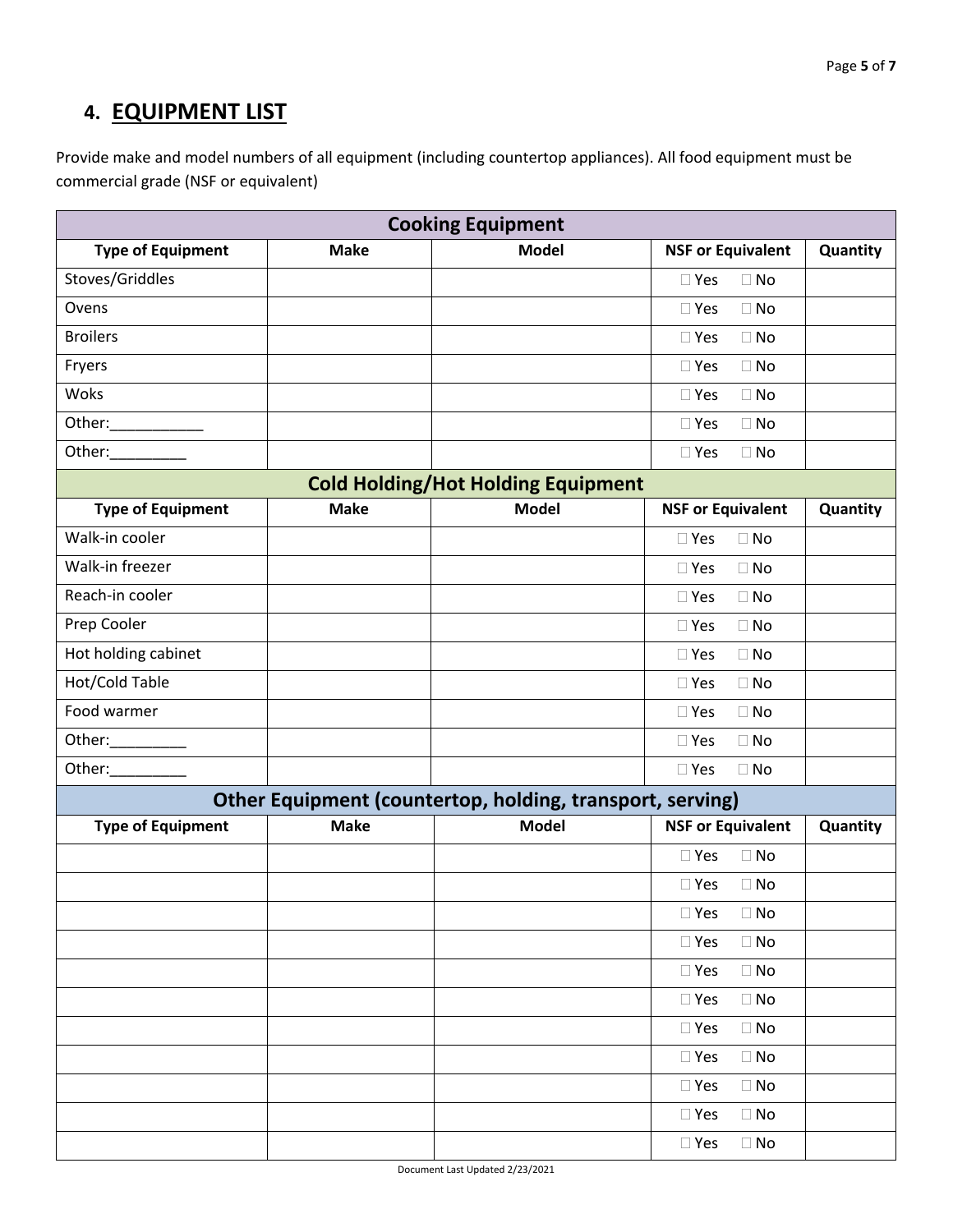## **5. GARBAGE DISPOSAL**

Provide the dumpster size and location, including its distance from the building. Provide the disposal company name and frequency of pick-up. Describe the garbage enclosure material and floor surface (i.e. is the dumpster located on concrete or asphalt, is it sloped to drain or does it have a drain to sewer.

| <b>Dumpster Size</b>       | <b>Dumpster Location</b>  |
|----------------------------|---------------------------|
|                            |                           |
| <b>Dumpster Distance</b>   | <b>Disposal Company</b>   |
| from Building              | <b>Name</b>               |
|                            |                           |
| <b>Frequency of Pickup</b> | <b>Enclosure material</b> |
|                            | (i.e. fenced, locked,     |
|                            | not enclosed, etc.)       |
|                            |                           |
| Floor Surface (i.e.        | <b>Description</b><br>of  |
| concrete, asphalt,         | drain (i.e. sloped to     |
| etc.)                      | drain, drained to         |
|                            | sewer, etc.)              |

## **6. TRANSPORT VEHICLE**

Include description, make and model number and license of vehicle to be used for transport. Surfaces inside the vehicle must be easily cleanable.

| Number of vehicles used for transport    | Surfaces inside vehicles are cleanable? | ⊺Yes | 1 No |
|------------------------------------------|-----------------------------------------|------|------|
| Make, Model and License for each vehicle |                                         |      |      |

# **7. SERVING SITE REQUIREMENTS – ACKNOWLEGEMENT**

I acknowledge that I am responsible for providing temporary hand was station(S) as needed for sites with no plumbed handwash stations at the service and/or final preparation station(s). I acknowledge that I am responsible for providing overhead covers that are waterproof, wind and fire resistant, and extend over all preparation and services areas when preparing or serving food outdoors.

| Namf<br>___ | טור | <b>Duc</b> |
|-------------|-----|------------|
|             |     |            |